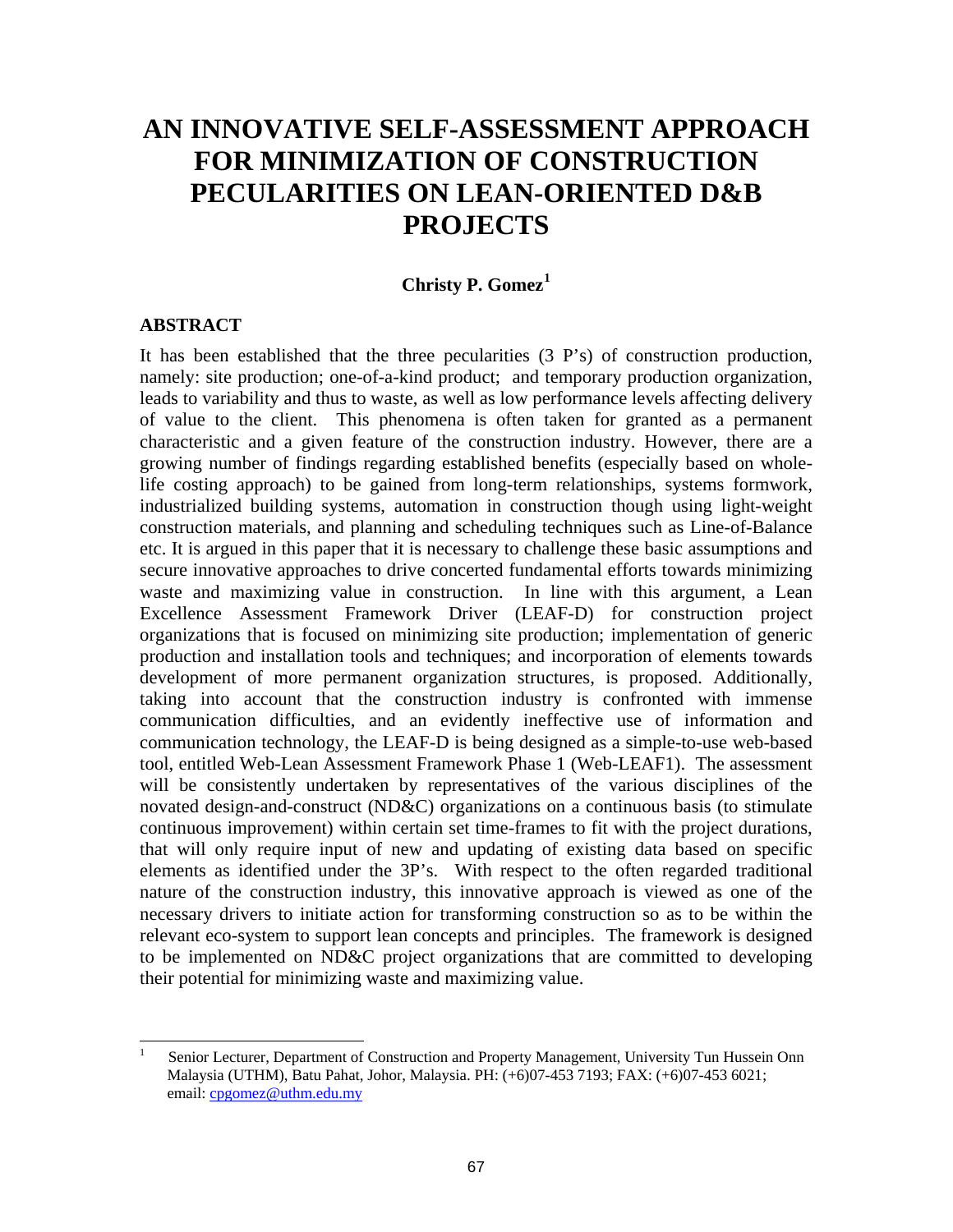#### **Keywords**

Lean Excellence Assessment, novated design-and-construct, innovative.

#### **BACKGROUND**

This paper takes on the proposal put forward by Vrijhoef and Kosela (2005), regarding the advantageous resolution of peculiarities of construction in a selective mode by altering the current processes, and as a pilot attempt to focus on a niche market. Koskela (2000) forwarded the hypothesis that construction pecularities contribute to waste and value loss; and the necessity to eliminate or reduce them or mitigate their impacts on the level of control and improvement. It is important to remind ourselves that the focus is on the wider impact to society by focusing on value rather than reduction of waste and costs.

It is pointed out by Matilda and Stehn (2008), that the tools and approaches developed based on the production theory of lean construction (LC) mainly cope with variability in an attempt to stabilize the construction workflow within the project environment. They point out that the three pecularities (3 P's) of construction production, namely: site production; one-of-a-kind product; and temporary production organization, that has been discussed thoroughly by Vrijhoef and Koskela (2005); as being part of the deep-rooted construction culture, and is viewed as a constraint in the application of lean construction principles. It is noted by Matilda and Stehn (2008), that "the characteristics of construction imply a [traditional] project culture that complicates the adoption of new approaches such as lean principles". There is a strong case for the argument that lean is implemented in the logic of [traditional] project setting, and that most implementations within LC have been fragmented, and mainly focus on project performance improvement through the application of new tools and techniques in terms of [traditional] project settings. However, of late there have been considerable efforts by leading lean construction practitioners and researchers, namely Lichtig, W. (2005), who proposes the Integrated Project Delivery (IPD) approach.

Matthews and Howell (2005) have identified at least four major systemic problems with the traditional contractual approach: (1) good ideas are held back; (2) contracting limits cooperation and innovation; (3) an inability to coordinate; and (4) pressure for local optimization at the expense of the project as a whole. It is argued by Koskela and Vrjhoef (2000) that "construction innovation is significantly hindered by the prevalent theory of construction, which is implicit and deficient". They highlight three mechanisms through which this hindrance is being caused. This paper focuses on the first, wherein: production theories in general, as well as construction theories specifically, have been implicit; hence it has not been possible to transfer such radical managerial innovation as mass production or lean production from manufacturing to construction. It is noted by them that direct application of these production templates in construction has been limited to different context in construction in correspondence to manufacturing, and hence theory and practice of construction has not progressed as in manufacturing.

According to Luecke and Katz (2003), a definition of innovation from an organizational perspective is as follows.

*"Innovation . . . is generally understood as the successful introduction of a new thing or method . . . Innovation is the embodiment, combination, or synthesis of knowledge in original, relevant, valued new products, processes, or services.*

Proceedings for the  $17<sup>th</sup>$  Annual Conference of the International Group for Lean Construction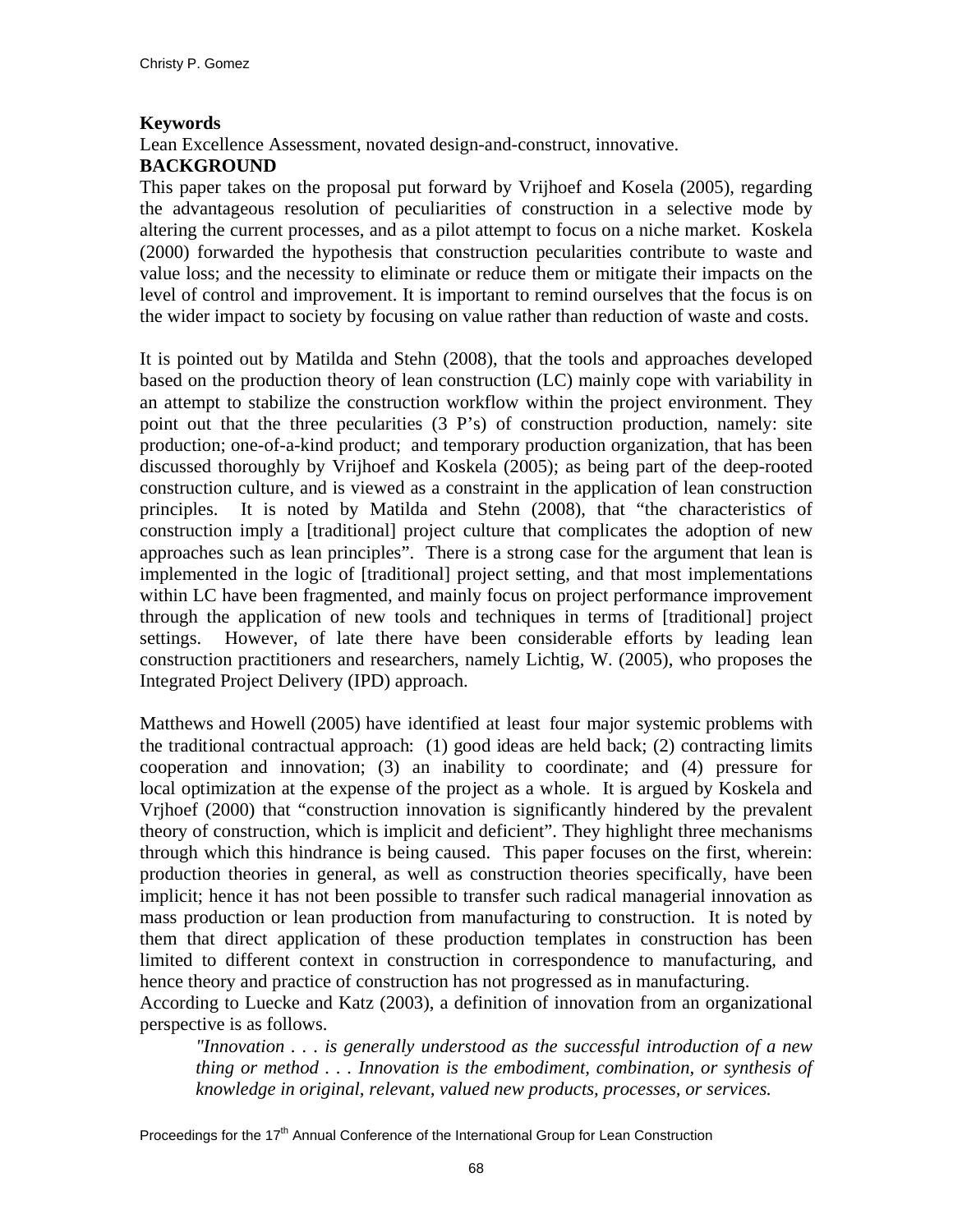The innovative approach, here is motivated by the need expressed by industry practitioners for a way forward in their attempts to realize the potential of relational contracts without having to deal with gross uncertainty faced with the current 'radical' approach towards adopting relational contracting. Hence, the attempt here is to adapt the existing frameworks provided by Bennet and Jayes (1998) based on their work on Partnering and form a cohesive link with the current lean initiatives (industry practices) that fundamentally aim to achieve a reduction of the 3P's of construction.

Taking into account the above issues, this paper is an innovative attempt based on an instrumental *evolutionary* approach aimed at achieving the practice of Integrated Project Delivery (IPD). Taking into account the prevalent state of the construction industry that is averse to change, it is crucial to consider the *industry* implications as pointed out by Vrijhoef and Koskela (2005). The point being that, currently construction contracting parties are in a constant 'open' work culture of the various projects running at the same time based on different management and procurement strategies. This issue has seldom been addressed, and is framed in this paper as the *multi-modal construction managerial environment*. It is hypothesised in this paper that this immediate managerial environment for a contracting company's senior management personnel can be problematic if such a 'diverse' project management initiative is not considered as a strategic form of project leadership.

Thus, the strategic form of project leadership approach recommended in this paper is to formulate an evolutionary movement based on current embedded practices within the industry and provide industry the clear direction towards achievement of the future state perceived radical change of implementing IPD. In having identified the major barriers to the implementation of LC, it is important to address the two key ones: (i) the inability to coordinate and (ii) the limiting factor for cooperation and innovation. It is proposed in this paper that the first can be addressed by utilizing the ND&C approach, whilst the second is adopting a *progressive* partnering framework agreement. Thus, providing a 'sensible', *pull* adoption and adaptation of key principles embedded within IDP for enabling effective implementation of LC.

This attempt is not to be confused with the transitional IPD family route. The American Institute of Architects (AIA) have published two separate IPD families: the so-called transitional IPD family, built on a construction management at risk model, and the Single Purpose Entity (SPE) family, developed as the contract embodiment of the principles espoused in *Integrated Project Delivery: A Guide* (the *IPD Guide*). The above is seen as a radical adoption, whilst what is proposed in this paper is an evolutionary adaptation aimed at providing sensible eco-system to initiate the journey (cultural change) towards total implementation of the IPD. The attempt here is to situate the construction project within a collaborative environment, and develop a strategy for avoiding the 'problem-solving' mentality in construction projects that does not allow problems to be evaluated with a focus on changing the traditional allocation of responsibilities and the often resorted to 'common sense' approach that is employed by sub-contractors; viewed here as the key constituent logic of traditional project settings.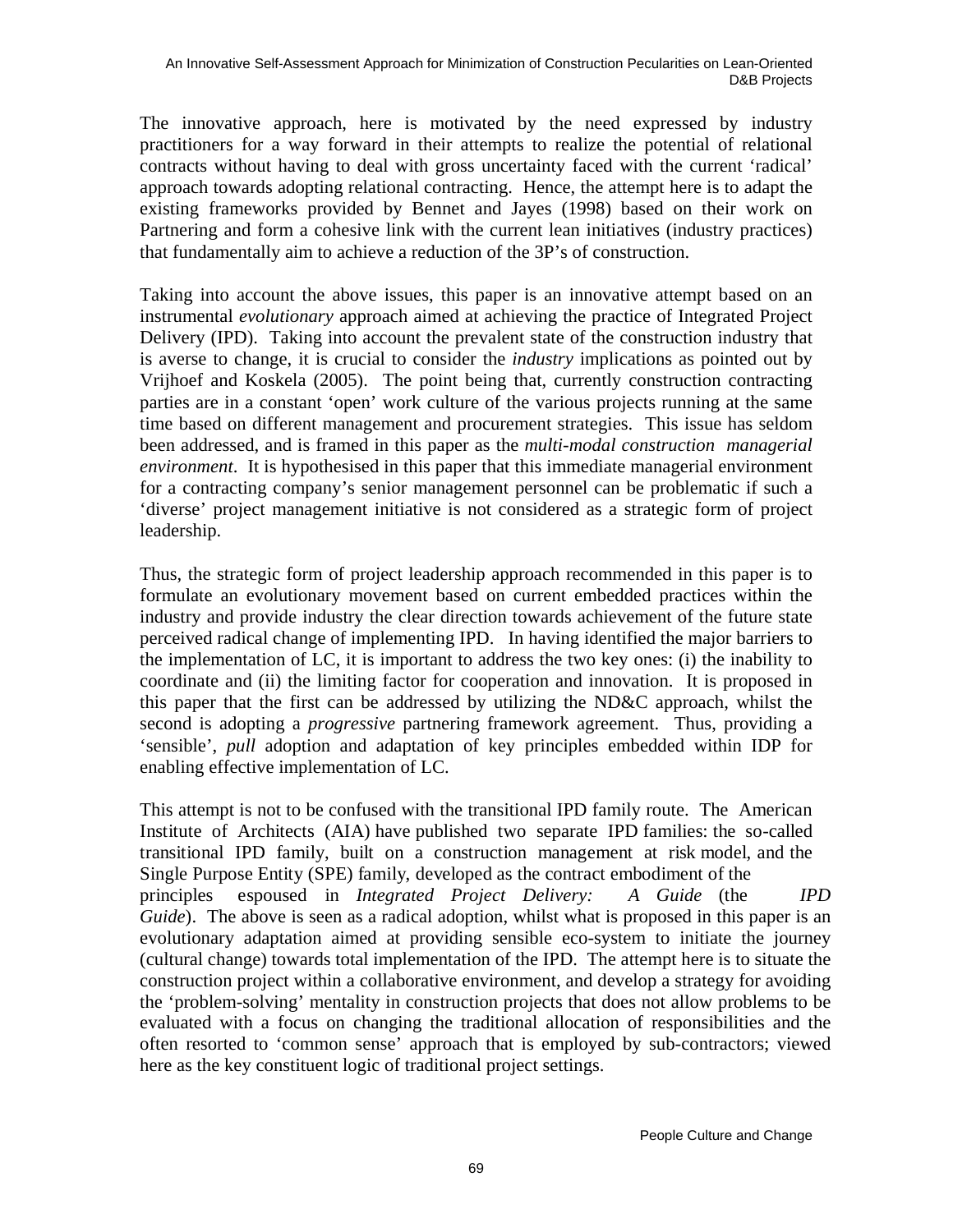#### **RATIONALE FOR ND&C-PARTNERED FRAMEWORK ORGANIZATION**

The focus of this paper is of building into the fundamental construction processes the concept of waste minimization and value maximization right from the start. The focus here is to work with the ND&C Action Team (ND-CAT) as having been instituted right from the tendering stage, thus formalization of the ND-CAT is best to be a requirement to be written into the contract. Obviously the implications based on current modes of working that often result in high percentage of project delays. Additionally, the difficulties of clear availability of key construction resources to be assigned to new projects is viewed as problematic under current construction project delivery mechanisms; and possibly thought of as an impossible or utopian state.

Vrijhoef and Koskela (2005) contend that the pecularities of production are interlinked by causal relations, and that the pecularities on the production level are related to the pecularities on the product and industry level. Additionally, Davidson, C. H. (2008), emphasises that the techniques of manufactured construction can only succeed if they are accompanied by appropriate organizational design. Organizational design is seen as more than just supply chain management involving planning and making stable arrangements for sharing advantages and risks, and for fitting with prevailing procurement ethics. Organizational design is conceived as involving the creation of a structure for the roles, processes, formal and informal reporting relationships within an organization.

This paper is *an initial attempt* to situate the implementation of LC concepts within the most appropriate adaptation of current procurement strategies that can provide the fundamental *operational framework* for the organizational design which can enable systemic collaborative planning to take place. The proposed innovative strategy can reliably serve this end, provided there is a steering mechanism to avoid being "sucked" into the practices of traditional construction, as in the case of D&B procurement practice, and hence the guiding principle of partnering is seen as providing the *strategic and policy framework* to guide such an organization.

It is noted by Doloi, H. (2008), that the novated design and construct (ND&C) contract is one of the increasingly preferred options among developers of large commercial and residential projects across Australia. Client's are more favourable towards ND&C contracts because of perceived controls over innovation and design quality aspects in projects (Akintoye and Fitzgerald, 1995). However, for the benefits to be fully recognized, it is pointed out that a clear understanding of the novation process and appropriate definition of roles, responsibilities and obligations of the client, the design team and the contractor are fundamentally important for successful execution of the project. These are pertinent issues that need to be addressed in terms of the case of ND&C, which is proposed here as the selective project procurement approach that can provide the fundamental avenues for addressing the constraints emplaced by the features of the 3P's of construction, so as to provide a contextual organizational framework and environment to implement lean principles.

An important point of departure of ND&C from D&C, is that in ND&C, the design team engaged by the client for developing preliminary design documentation is inherited by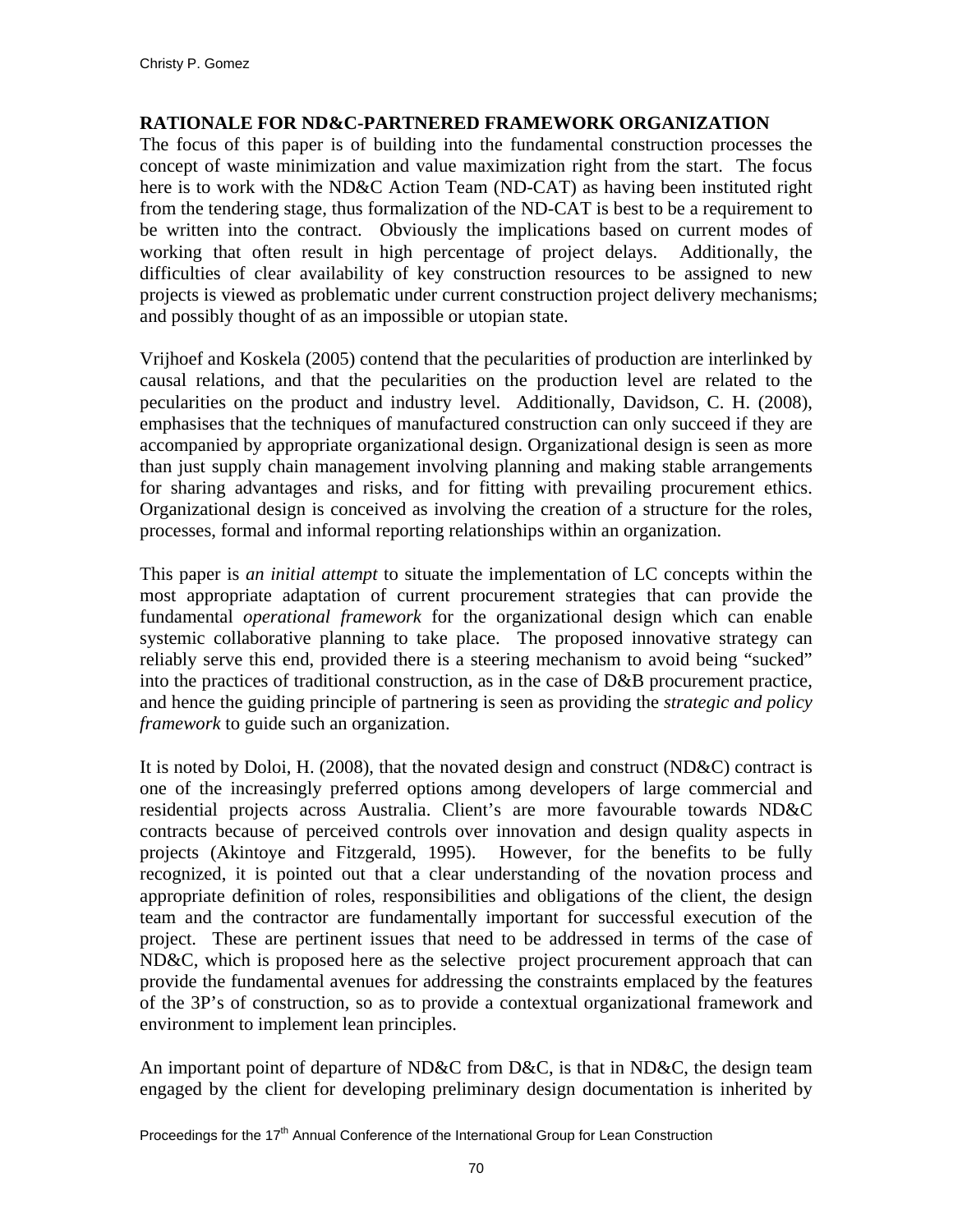the contractors for detailed design over the planning and implementation phases of the project. This has an inherent contribution to how all parties in the process interact leading to higher success in achieving project outcomes. The notion of radical change is not seen as a viable option for the construction industry as the levels of uncertainty in terms of production are relatively high. Hence, it is proposed that concerted attempts at innovating towards achieving incremental improvements, embedded within the concept of continuous improvement are crucial for achieving the benefits of lean construction principles. It is acknowledged here, that as the communication networks and reporting channels at operational levels are mainly loose relationships, especially between interfaces.

Amongst the various findings, it is noted by Doloi, H. (2008) supporting Akintoye (1994), the selection of ND&C procurement is based on the three overriding factors:

- The impact of novation is found to be an effective vehicle motivating contractors on value engineering exercises
- Clarity of design brief
- More effective communication amongst key stakeholders

Based on a comprehensive study of related literature on various procurement strategies, it is concluded that the ND&C procurement approach focused on the key three factors as identified above are key to providing the operational framework necessary based on *current practice* to be conducive for delivering the possibilities for minimization of construction pecularities.

# **RELATIONAL CONTRACTING AS A POLICY DRIVER**

A relational contract is one agreement by the owner architect and contractor that is later "joined" by sub consultants and sub contractors. There are no "general conditions". It provides for the formation of a core group, and integrated project delivery (IPD) team, and a senior manager team. The core groups is responsible for the overall management and success of the project. In proposing this evolutionary innovative framework for achieving IPD, the original ND-CAT is seen as the *predecessor* to the IPD. The notion of the ND-CAT is fundamentally based on the concept of the 'Strategic Team' as proposed under the Seven Pillars of Partnering and phased into the  $2<sup>nd</sup>$  Generation Partnering phase. The Strategic Team is based on a strategic decision to cooperate by a client and a group of consultants, contractors and specialists engaged in a series of ongoing projects.

It is noted by Ballard et.al., (2001), that it is inappropriate to conceive contracts exclusively in terms of transactions, and that they can also be relational. Koskela et al. (2006**)** argue that it is the adversarial business context created by transactional contracting methods that discourages collaboration between contracting parties in order to define the solution that will best fit the business purpose. Ballard et.al., (2001), suggest that relational contracting creates a more appropriate context for value generation. They provide a ends-means hierarchies in order to move from desired ends to actionable goals of the production systems, in terms of 'doing the job', 'maximizing the value', and 'minimizing the waste'; the focus being on production system design with the emphasis on flow and value generation. It is argued by Bengt Toolanen (2007), based on his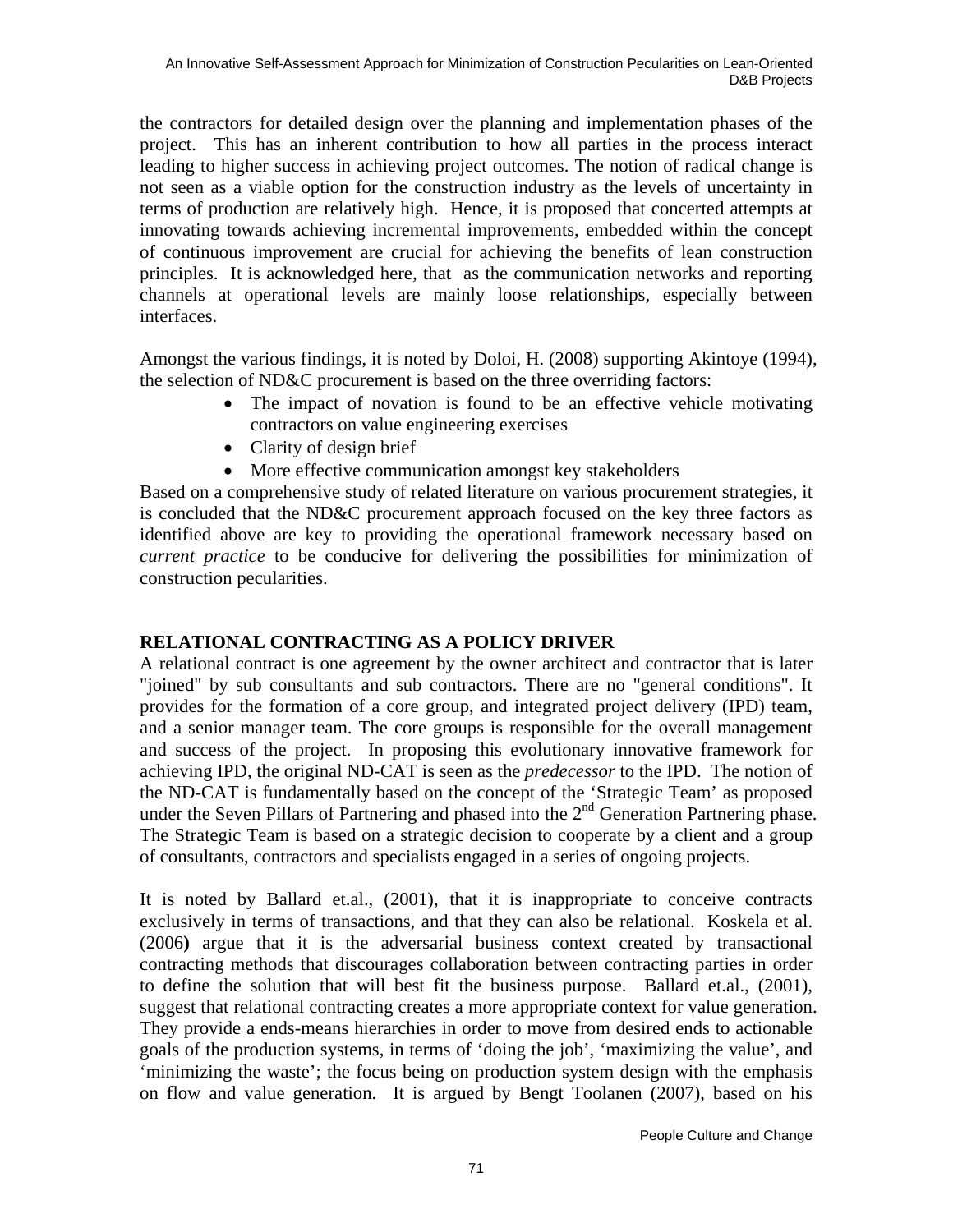comprehensive study of relational contracting, that it is a useful route towards reduced transaction costs and also for fostering cooperative relationships. Barbara Colledge (2004), notes that relational contracting not only fosters mutual trust, but also facilitates the sharing of knowledge and information to generate innovation and value for the partners in the relationship (see Table 1).

| <b>ECONOMIC</b><br><b>MODEL</b> | <b>GOVERNANCE</b><br><b>STRUCTURE</b> | <b>FEATURES</b>                                                                                                                                                                                                                                                                                                         |
|---------------------------------|---------------------------------------|-------------------------------------------------------------------------------------------------------------------------------------------------------------------------------------------------------------------------------------------------------------------------------------------------------------------------|
| <b>Markets</b>                  | <b>Classical Contracting</b>          | Reliance on the market; discrete transaction<br>$\bullet$<br>Adherence to legal frameworks<br>٠<br>Use of legal remedies<br>٠<br>Standardised contract planning                                                                                                                                                         |
| <b>Networks</b>                 | Neo-Classical<br>Contracting          | Longer-term relationship begins to assume<br>more<br>importance<br>Development of relational tendencies<br>٠<br>Contract provisions cater for flexibility<br>٠                                                                                                                                                          |
| Hierarchies                     | Relational<br>Contracting             | The commercial relationship assumes equal or greater<br>٠<br>importance compared to the legal agreement<br>Significant sharing of benefits and burdens<br>٠<br>Greater interdependence<br>٠<br>Bilateral governance (e.g.<br>Strategic<br>Alliance,<br>Partnering)<br>Unified governance (e.g. Joint Ventures, Mergers) |

Table 1: Economic Models and Governance Structures Source: **Barbara Colledge (1992)**

It is proposed that a self-assessment framework for reducing the 3P's be integrated within the concept of *achieving* Third Generation Partnering-'The Seven Pillars of Partnering'. It is noted by Bennet and Jayes (1998) that, "partnering provides the essential elements of what is needed for the building industry to focus on continuous improvement", additionally it is seen as guiding the *relationship* element. However, it is seen that with a commitment towards reducing the 3P's of construction based on the self-assessment framework, there is a clear route-map towards achieving increasing levels of reduction of the 3P's of construction with a focus on eliminating the 3P's in a systematic and systemic manner. In fact, this approach can allow for bringing more relevance to the concept of Partnering that has not had an impact on the construction industry in terms of developing less adversarial relationships. Table 2, provides a brief overview of the Evolutionary Policy Developmental Framework Towards IPD, whilst Table 3 and 4 provide a brief overview of the Project Operational Checklists, which constitute the two main Sections of the Lean Excellence Assessment Framework Driver (LEAF-D). Hence, simply put the LEAF-D is for construction project organizations that are focused on minimizing site production; implementation of generic production and installation tools and techniques; and incorporation of elements towards development of more permanent organization structures. It is a structured evolutionary approach to provide construction contracting organizations an integrated framework for achieving Third Generation Partnering, which is seen here as an enterprise-readiness phase for adopting Integrated Project Delivery, with a clear route for strategic leadership enabled by the ND-CAT of 'permanent' organization members.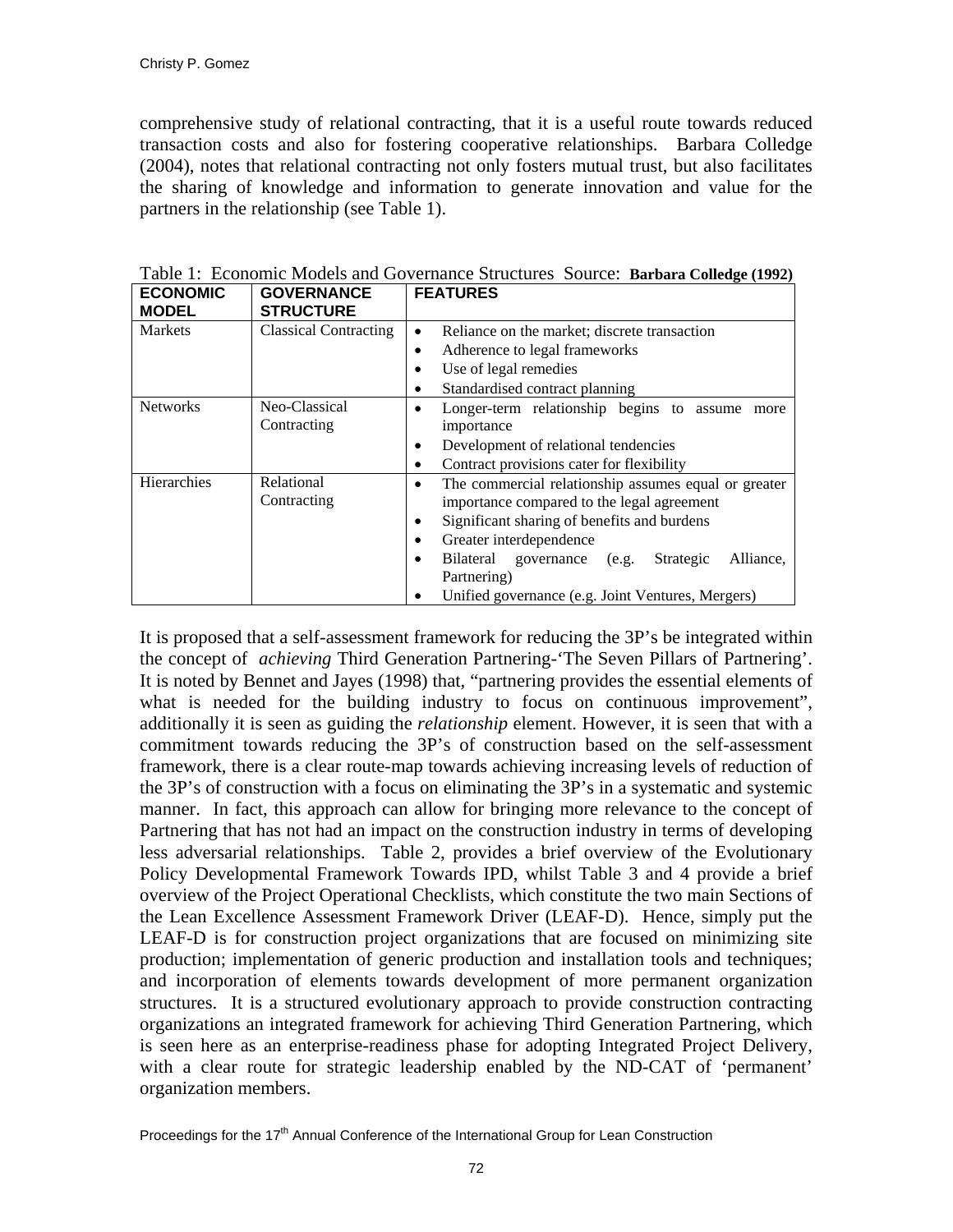| <b>Organizational Design</b><br>Designed based on activities and<br>Designed<br>Designed<br>based<br>work-<br>based<br>work-<br>on<br>on<br>structuring and integrated teams<br>sub-contracts<br>structuring<br><b>Technology</b><br>Designers<br>working<br>with<br>Specialists brought into multi-<br>Highly industrialized components<br>contractors to improve designs<br>discipline task forces to tackle<br>and modules are manufactured in<br>with a clear understanding of<br>specific design problems and<br>factories and assembled on site<br>Whole Lifecycle Cost<br>search for new ideas including<br>set-based design techniques<br><b>Processes</b><br>Design and construction integrated<br>Highly standardized processes are<br>Creative, open decision making<br>and streamlined with a clear<br>guided by well developed<br>integral to the technology aimed<br>emphasis on the identification of<br>management systems focused<br>at reducing negative iteration in<br>design using Design Structure<br>and<br>value<br>on delivering value through<br>flows<br>generation<br>including achieving reduced cycle<br>Matrix; reducing processing time,<br>SCM, JIT; Process Mapping and<br>Constraints<br>analysis<br>and improved constructability<br>with<br>time<br>reduced inventories<br><b>Clients</b><br>Involved in project core teams to<br>Take<br>strategic decision<br>Marketing of highly developed<br>to<br>products and services to broad<br>their<br>commitment<br>partner with industry firms to<br>signal<br>to<br>get better value for money<br>categories of customers<br>relational contracting (partnering)<br><b>Teams</b><br>Adversarial<br>attitudes<br>Training<br>in<br>Integrated teams use supply chain<br>remain,<br>cooperative<br>a clear<br>focus<br>behaviour<br>enabling<br>multi-<br>management to reduce cost of<br>for<br>however<br>developing collaborative planning<br>discipline teams to work in open<br>acquiring and using of resources,<br>offices<br>materials and information<br>project<br>aimed<br>at<br>achieving Lookahead Planning<br><b>Professionals</b><br>Empowered to use best practice<br>Empowered to be creative by<br>Multi-discipline<br>professionals<br>competent in design, management<br>defined by their own professional<br>open decision making in which<br>bodies and education and a clear<br>they are challenged to explain<br>and marketing especially with<br>understanding of the concepts of<br>their professional judgements<br>regards to<br>concepts<br>for<br>work flow and value generation<br>minimizing<br>waste<br>and<br>maximizing value<br><b>Basic Workforce</b><br>Little change except allowed to<br>Given the opportunity to put<br>Multi-skilled manufacturers<br>in<br>work more consistently with fewer<br>forward ideas for better ways of<br>factories and assemblers on site<br>using Last Planner System for<br>interruptions and posses basic<br>working including a high focus<br>understanding of workflow and<br>reliable planning and effective<br>on the Last Planner System<br>value generation<br>production control<br><b>Cost Benefit Targets</b><br>Reduction of up to 30% can be<br>Reductions of up to 40% can be<br>Reduction of more than 50% can<br>achieved<br>achieved<br>be achieved<br><b>Time Benefit Targets</b><br>Reductions of up to 40% can be<br>Reductions of more than 50%<br>Reduction of 80% or more can be<br>achieved<br>can be achieved<br>achieved<br><b>Quality Benefit Targets</b><br>Quality little changed<br>Fully defined and appropriate<br>Zero defects become a realistic<br>aim by identifying and acting on<br>quality is consistently achieved<br>causes of defective work and<br>focused on improved design<br>reduction of rework<br>constructability, using in-process | <b>First Generation</b> | $110111.$ Definer, <i>J. and Jayes</i> , D., 1776)<br><b>Third Generation</b><br><b>Second Generation</b> |                           |  |  |  |  |
|-----------------------------------------------------------------------------------------------------------------------------------------------------------------------------------------------------------------------------------------------------------------------------------------------------------------------------------------------------------------------------------------------------------------------------------------------------------------------------------------------------------------------------------------------------------------------------------------------------------------------------------------------------------------------------------------------------------------------------------------------------------------------------------------------------------------------------------------------------------------------------------------------------------------------------------------------------------------------------------------------------------------------------------------------------------------------------------------------------------------------------------------------------------------------------------------------------------------------------------------------------------------------------------------------------------------------------------------------------------------------------------------------------------------------------------------------------------------------------------------------------------------------------------------------------------------------------------------------------------------------------------------------------------------------------------------------------------------------------------------------------------------------------------------------------------------------------------------------------------------------------------------------------------------------------------------------------------------------------------------------------------------------------------------------------------------------------------------------------------------------------------------------------------------------------------------------------------------------------------------------------------------------------------------------------------------------------------------------------------------------------------------------------------------------------------------------------------------------------------------------------------------------------------------------------------------------------------------------------------------------------------------------------------------------------------------------------------------------------------------------------------------------------------------------------------------------------------------------------------------------------------------------------------------------------------------------------------------------------------------------------------------------------------------------------------------------------------------------------------------------------------------------------------------------------------------------------------------------------------------------------------------------------------------------------------------------------------------------------------------------------------------------------------------------------------------------------------------------------------------------------------------------------------------------------------------------------------------------------------------------------------------------------------------------------------------------------------------------------------------------------------------------------------------------------------------------------------------------|-------------------------|-----------------------------------------------------------------------------------------------------------|---------------------------|--|--|--|--|
|                                                                                                                                                                                                                                                                                                                                                                                                                                                                                                                                                                                                                                                                                                                                                                                                                                                                                                                                                                                                                                                                                                                                                                                                                                                                                                                                                                                                                                                                                                                                                                                                                                                                                                                                                                                                                                                                                                                                                                                                                                                                                                                                                                                                                                                                                                                                                                                                                                                                                                                                                                                                                                                                                                                                                                                                                                                                                                                                                                                                                                                                                                                                                                                                                                                                                                                                                                                                                                                                                                                                                                                                                                                                                                                                                                                                                                               |                         |                                                                                                           |                           |  |  |  |  |
|                                                                                                                                                                                                                                                                                                                                                                                                                                                                                                                                                                                                                                                                                                                                                                                                                                                                                                                                                                                                                                                                                                                                                                                                                                                                                                                                                                                                                                                                                                                                                                                                                                                                                                                                                                                                                                                                                                                                                                                                                                                                                                                                                                                                                                                                                                                                                                                                                                                                                                                                                                                                                                                                                                                                                                                                                                                                                                                                                                                                                                                                                                                                                                                                                                                                                                                                                                                                                                                                                                                                                                                                                                                                                                                                                                                                                                               |                         |                                                                                                           |                           |  |  |  |  |
|                                                                                                                                                                                                                                                                                                                                                                                                                                                                                                                                                                                                                                                                                                                                                                                                                                                                                                                                                                                                                                                                                                                                                                                                                                                                                                                                                                                                                                                                                                                                                                                                                                                                                                                                                                                                                                                                                                                                                                                                                                                                                                                                                                                                                                                                                                                                                                                                                                                                                                                                                                                                                                                                                                                                                                                                                                                                                                                                                                                                                                                                                                                                                                                                                                                                                                                                                                                                                                                                                                                                                                                                                                                                                                                                                                                                                                               |                         |                                                                                                           |                           |  |  |  |  |
|                                                                                                                                                                                                                                                                                                                                                                                                                                                                                                                                                                                                                                                                                                                                                                                                                                                                                                                                                                                                                                                                                                                                                                                                                                                                                                                                                                                                                                                                                                                                                                                                                                                                                                                                                                                                                                                                                                                                                                                                                                                                                                                                                                                                                                                                                                                                                                                                                                                                                                                                                                                                                                                                                                                                                                                                                                                                                                                                                                                                                                                                                                                                                                                                                                                                                                                                                                                                                                                                                                                                                                                                                                                                                                                                                                                                                                               |                         |                                                                                                           |                           |  |  |  |  |
|                                                                                                                                                                                                                                                                                                                                                                                                                                                                                                                                                                                                                                                                                                                                                                                                                                                                                                                                                                                                                                                                                                                                                                                                                                                                                                                                                                                                                                                                                                                                                                                                                                                                                                                                                                                                                                                                                                                                                                                                                                                                                                                                                                                                                                                                                                                                                                                                                                                                                                                                                                                                                                                                                                                                                                                                                                                                                                                                                                                                                                                                                                                                                                                                                                                                                                                                                                                                                                                                                                                                                                                                                                                                                                                                                                                                                                               |                         |                                                                                                           |                           |  |  |  |  |
|                                                                                                                                                                                                                                                                                                                                                                                                                                                                                                                                                                                                                                                                                                                                                                                                                                                                                                                                                                                                                                                                                                                                                                                                                                                                                                                                                                                                                                                                                                                                                                                                                                                                                                                                                                                                                                                                                                                                                                                                                                                                                                                                                                                                                                                                                                                                                                                                                                                                                                                                                                                                                                                                                                                                                                                                                                                                                                                                                                                                                                                                                                                                                                                                                                                                                                                                                                                                                                                                                                                                                                                                                                                                                                                                                                                                                                               |                         |                                                                                                           |                           |  |  |  |  |
|                                                                                                                                                                                                                                                                                                                                                                                                                                                                                                                                                                                                                                                                                                                                                                                                                                                                                                                                                                                                                                                                                                                                                                                                                                                                                                                                                                                                                                                                                                                                                                                                                                                                                                                                                                                                                                                                                                                                                                                                                                                                                                                                                                                                                                                                                                                                                                                                                                                                                                                                                                                                                                                                                                                                                                                                                                                                                                                                                                                                                                                                                                                                                                                                                                                                                                                                                                                                                                                                                                                                                                                                                                                                                                                                                                                                                                               |                         |                                                                                                           |                           |  |  |  |  |
|                                                                                                                                                                                                                                                                                                                                                                                                                                                                                                                                                                                                                                                                                                                                                                                                                                                                                                                                                                                                                                                                                                                                                                                                                                                                                                                                                                                                                                                                                                                                                                                                                                                                                                                                                                                                                                                                                                                                                                                                                                                                                                                                                                                                                                                                                                                                                                                                                                                                                                                                                                                                                                                                                                                                                                                                                                                                                                                                                                                                                                                                                                                                                                                                                                                                                                                                                                                                                                                                                                                                                                                                                                                                                                                                                                                                                                               |                         |                                                                                                           |                           |  |  |  |  |
|                                                                                                                                                                                                                                                                                                                                                                                                                                                                                                                                                                                                                                                                                                                                                                                                                                                                                                                                                                                                                                                                                                                                                                                                                                                                                                                                                                                                                                                                                                                                                                                                                                                                                                                                                                                                                                                                                                                                                                                                                                                                                                                                                                                                                                                                                                                                                                                                                                                                                                                                                                                                                                                                                                                                                                                                                                                                                                                                                                                                                                                                                                                                                                                                                                                                                                                                                                                                                                                                                                                                                                                                                                                                                                                                                                                                                                               |                         |                                                                                                           |                           |  |  |  |  |
|                                                                                                                                                                                                                                                                                                                                                                                                                                                                                                                                                                                                                                                                                                                                                                                                                                                                                                                                                                                                                                                                                                                                                                                                                                                                                                                                                                                                                                                                                                                                                                                                                                                                                                                                                                                                                                                                                                                                                                                                                                                                                                                                                                                                                                                                                                                                                                                                                                                                                                                                                                                                                                                                                                                                                                                                                                                                                                                                                                                                                                                                                                                                                                                                                                                                                                                                                                                                                                                                                                                                                                                                                                                                                                                                                                                                                                               |                         |                                                                                                           |                           |  |  |  |  |
|                                                                                                                                                                                                                                                                                                                                                                                                                                                                                                                                                                                                                                                                                                                                                                                                                                                                                                                                                                                                                                                                                                                                                                                                                                                                                                                                                                                                                                                                                                                                                                                                                                                                                                                                                                                                                                                                                                                                                                                                                                                                                                                                                                                                                                                                                                                                                                                                                                                                                                                                                                                                                                                                                                                                                                                                                                                                                                                                                                                                                                                                                                                                                                                                                                                                                                                                                                                                                                                                                                                                                                                                                                                                                                                                                                                                                                               |                         |                                                                                                           |                           |  |  |  |  |
|                                                                                                                                                                                                                                                                                                                                                                                                                                                                                                                                                                                                                                                                                                                                                                                                                                                                                                                                                                                                                                                                                                                                                                                                                                                                                                                                                                                                                                                                                                                                                                                                                                                                                                                                                                                                                                                                                                                                                                                                                                                                                                                                                                                                                                                                                                                                                                                                                                                                                                                                                                                                                                                                                                                                                                                                                                                                                                                                                                                                                                                                                                                                                                                                                                                                                                                                                                                                                                                                                                                                                                                                                                                                                                                                                                                                                                               |                         |                                                                                                           |                           |  |  |  |  |
|                                                                                                                                                                                                                                                                                                                                                                                                                                                                                                                                                                                                                                                                                                                                                                                                                                                                                                                                                                                                                                                                                                                                                                                                                                                                                                                                                                                                                                                                                                                                                                                                                                                                                                                                                                                                                                                                                                                                                                                                                                                                                                                                                                                                                                                                                                                                                                                                                                                                                                                                                                                                                                                                                                                                                                                                                                                                                                                                                                                                                                                                                                                                                                                                                                                                                                                                                                                                                                                                                                                                                                                                                                                                                                                                                                                                                                               |                         |                                                                                                           |                           |  |  |  |  |
|                                                                                                                                                                                                                                                                                                                                                                                                                                                                                                                                                                                                                                                                                                                                                                                                                                                                                                                                                                                                                                                                                                                                                                                                                                                                                                                                                                                                                                                                                                                                                                                                                                                                                                                                                                                                                                                                                                                                                                                                                                                                                                                                                                                                                                                                                                                                                                                                                                                                                                                                                                                                                                                                                                                                                                                                                                                                                                                                                                                                                                                                                                                                                                                                                                                                                                                                                                                                                                                                                                                                                                                                                                                                                                                                                                                                                                               |                         |                                                                                                           |                           |  |  |  |  |
|                                                                                                                                                                                                                                                                                                                                                                                                                                                                                                                                                                                                                                                                                                                                                                                                                                                                                                                                                                                                                                                                                                                                                                                                                                                                                                                                                                                                                                                                                                                                                                                                                                                                                                                                                                                                                                                                                                                                                                                                                                                                                                                                                                                                                                                                                                                                                                                                                                                                                                                                                                                                                                                                                                                                                                                                                                                                                                                                                                                                                                                                                                                                                                                                                                                                                                                                                                                                                                                                                                                                                                                                                                                                                                                                                                                                                                               |                         |                                                                                                           |                           |  |  |  |  |
|                                                                                                                                                                                                                                                                                                                                                                                                                                                                                                                                                                                                                                                                                                                                                                                                                                                                                                                                                                                                                                                                                                                                                                                                                                                                                                                                                                                                                                                                                                                                                                                                                                                                                                                                                                                                                                                                                                                                                                                                                                                                                                                                                                                                                                                                                                                                                                                                                                                                                                                                                                                                                                                                                                                                                                                                                                                                                                                                                                                                                                                                                                                                                                                                                                                                                                                                                                                                                                                                                                                                                                                                                                                                                                                                                                                                                                               |                         |                                                                                                           |                           |  |  |  |  |
|                                                                                                                                                                                                                                                                                                                                                                                                                                                                                                                                                                                                                                                                                                                                                                                                                                                                                                                                                                                                                                                                                                                                                                                                                                                                                                                                                                                                                                                                                                                                                                                                                                                                                                                                                                                                                                                                                                                                                                                                                                                                                                                                                                                                                                                                                                                                                                                                                                                                                                                                                                                                                                                                                                                                                                                                                                                                                                                                                                                                                                                                                                                                                                                                                                                                                                                                                                                                                                                                                                                                                                                                                                                                                                                                                                                                                                               |                         |                                                                                                           |                           |  |  |  |  |
|                                                                                                                                                                                                                                                                                                                                                                                                                                                                                                                                                                                                                                                                                                                                                                                                                                                                                                                                                                                                                                                                                                                                                                                                                                                                                                                                                                                                                                                                                                                                                                                                                                                                                                                                                                                                                                                                                                                                                                                                                                                                                                                                                                                                                                                                                                                                                                                                                                                                                                                                                                                                                                                                                                                                                                                                                                                                                                                                                                                                                                                                                                                                                                                                                                                                                                                                                                                                                                                                                                                                                                                                                                                                                                                                                                                                                                               |                         |                                                                                                           |                           |  |  |  |  |
|                                                                                                                                                                                                                                                                                                                                                                                                                                                                                                                                                                                                                                                                                                                                                                                                                                                                                                                                                                                                                                                                                                                                                                                                                                                                                                                                                                                                                                                                                                                                                                                                                                                                                                                                                                                                                                                                                                                                                                                                                                                                                                                                                                                                                                                                                                                                                                                                                                                                                                                                                                                                                                                                                                                                                                                                                                                                                                                                                                                                                                                                                                                                                                                                                                                                                                                                                                                                                                                                                                                                                                                                                                                                                                                                                                                                                                               |                         |                                                                                                           |                           |  |  |  |  |
|                                                                                                                                                                                                                                                                                                                                                                                                                                                                                                                                                                                                                                                                                                                                                                                                                                                                                                                                                                                                                                                                                                                                                                                                                                                                                                                                                                                                                                                                                                                                                                                                                                                                                                                                                                                                                                                                                                                                                                                                                                                                                                                                                                                                                                                                                                                                                                                                                                                                                                                                                                                                                                                                                                                                                                                                                                                                                                                                                                                                                                                                                                                                                                                                                                                                                                                                                                                                                                                                                                                                                                                                                                                                                                                                                                                                                                               |                         |                                                                                                           |                           |  |  |  |  |
|                                                                                                                                                                                                                                                                                                                                                                                                                                                                                                                                                                                                                                                                                                                                                                                                                                                                                                                                                                                                                                                                                                                                                                                                                                                                                                                                                                                                                                                                                                                                                                                                                                                                                                                                                                                                                                                                                                                                                                                                                                                                                                                                                                                                                                                                                                                                                                                                                                                                                                                                                                                                                                                                                                                                                                                                                                                                                                                                                                                                                                                                                                                                                                                                                                                                                                                                                                                                                                                                                                                                                                                                                                                                                                                                                                                                                                               |                         |                                                                                                           |                           |  |  |  |  |
|                                                                                                                                                                                                                                                                                                                                                                                                                                                                                                                                                                                                                                                                                                                                                                                                                                                                                                                                                                                                                                                                                                                                                                                                                                                                                                                                                                                                                                                                                                                                                                                                                                                                                                                                                                                                                                                                                                                                                                                                                                                                                                                                                                                                                                                                                                                                                                                                                                                                                                                                                                                                                                                                                                                                                                                                                                                                                                                                                                                                                                                                                                                                                                                                                                                                                                                                                                                                                                                                                                                                                                                                                                                                                                                                                                                                                                               |                         |                                                                                                           |                           |  |  |  |  |
|                                                                                                                                                                                                                                                                                                                                                                                                                                                                                                                                                                                                                                                                                                                                                                                                                                                                                                                                                                                                                                                                                                                                                                                                                                                                                                                                                                                                                                                                                                                                                                                                                                                                                                                                                                                                                                                                                                                                                                                                                                                                                                                                                                                                                                                                                                                                                                                                                                                                                                                                                                                                                                                                                                                                                                                                                                                                                                                                                                                                                                                                                                                                                                                                                                                                                                                                                                                                                                                                                                                                                                                                                                                                                                                                                                                                                                               |                         |                                                                                                           |                           |  |  |  |  |
|                                                                                                                                                                                                                                                                                                                                                                                                                                                                                                                                                                                                                                                                                                                                                                                                                                                                                                                                                                                                                                                                                                                                                                                                                                                                                                                                                                                                                                                                                                                                                                                                                                                                                                                                                                                                                                                                                                                                                                                                                                                                                                                                                                                                                                                                                                                                                                                                                                                                                                                                                                                                                                                                                                                                                                                                                                                                                                                                                                                                                                                                                                                                                                                                                                                                                                                                                                                                                                                                                                                                                                                                                                                                                                                                                                                                                                               |                         |                                                                                                           |                           |  |  |  |  |
|                                                                                                                                                                                                                                                                                                                                                                                                                                                                                                                                                                                                                                                                                                                                                                                                                                                                                                                                                                                                                                                                                                                                                                                                                                                                                                                                                                                                                                                                                                                                                                                                                                                                                                                                                                                                                                                                                                                                                                                                                                                                                                                                                                                                                                                                                                                                                                                                                                                                                                                                                                                                                                                                                                                                                                                                                                                                                                                                                                                                                                                                                                                                                                                                                                                                                                                                                                                                                                                                                                                                                                                                                                                                                                                                                                                                                                               |                         |                                                                                                           |                           |  |  |  |  |
|                                                                                                                                                                                                                                                                                                                                                                                                                                                                                                                                                                                                                                                                                                                                                                                                                                                                                                                                                                                                                                                                                                                                                                                                                                                                                                                                                                                                                                                                                                                                                                                                                                                                                                                                                                                                                                                                                                                                                                                                                                                                                                                                                                                                                                                                                                                                                                                                                                                                                                                                                                                                                                                                                                                                                                                                                                                                                                                                                                                                                                                                                                                                                                                                                                                                                                                                                                                                                                                                                                                                                                                                                                                                                                                                                                                                                                               |                         |                                                                                                           |                           |  |  |  |  |
|                                                                                                                                                                                                                                                                                                                                                                                                                                                                                                                                                                                                                                                                                                                                                                                                                                                                                                                                                                                                                                                                                                                                                                                                                                                                                                                                                                                                                                                                                                                                                                                                                                                                                                                                                                                                                                                                                                                                                                                                                                                                                                                                                                                                                                                                                                                                                                                                                                                                                                                                                                                                                                                                                                                                                                                                                                                                                                                                                                                                                                                                                                                                                                                                                                                                                                                                                                                                                                                                                                                                                                                                                                                                                                                                                                                                                                               |                         |                                                                                                           |                           |  |  |  |  |
|                                                                                                                                                                                                                                                                                                                                                                                                                                                                                                                                                                                                                                                                                                                                                                                                                                                                                                                                                                                                                                                                                                                                                                                                                                                                                                                                                                                                                                                                                                                                                                                                                                                                                                                                                                                                                                                                                                                                                                                                                                                                                                                                                                                                                                                                                                                                                                                                                                                                                                                                                                                                                                                                                                                                                                                                                                                                                                                                                                                                                                                                                                                                                                                                                                                                                                                                                                                                                                                                                                                                                                                                                                                                                                                                                                                                                                               |                         |                                                                                                           |                           |  |  |  |  |
|                                                                                                                                                                                                                                                                                                                                                                                                                                                                                                                                                                                                                                                                                                                                                                                                                                                                                                                                                                                                                                                                                                                                                                                                                                                                                                                                                                                                                                                                                                                                                                                                                                                                                                                                                                                                                                                                                                                                                                                                                                                                                                                                                                                                                                                                                                                                                                                                                                                                                                                                                                                                                                                                                                                                                                                                                                                                                                                                                                                                                                                                                                                                                                                                                                                                                                                                                                                                                                                                                                                                                                                                                                                                                                                                                                                                                                               |                         |                                                                                                           |                           |  |  |  |  |
|                                                                                                                                                                                                                                                                                                                                                                                                                                                                                                                                                                                                                                                                                                                                                                                                                                                                                                                                                                                                                                                                                                                                                                                                                                                                                                                                                                                                                                                                                                                                                                                                                                                                                                                                                                                                                                                                                                                                                                                                                                                                                                                                                                                                                                                                                                                                                                                                                                                                                                                                                                                                                                                                                                                                                                                                                                                                                                                                                                                                                                                                                                                                                                                                                                                                                                                                                                                                                                                                                                                                                                                                                                                                                                                                                                                                                                               |                         |                                                                                                           |                           |  |  |  |  |
|                                                                                                                                                                                                                                                                                                                                                                                                                                                                                                                                                                                                                                                                                                                                                                                                                                                                                                                                                                                                                                                                                                                                                                                                                                                                                                                                                                                                                                                                                                                                                                                                                                                                                                                                                                                                                                                                                                                                                                                                                                                                                                                                                                                                                                                                                                                                                                                                                                                                                                                                                                                                                                                                                                                                                                                                                                                                                                                                                                                                                                                                                                                                                                                                                                                                                                                                                                                                                                                                                                                                                                                                                                                                                                                                                                                                                                               |                         |                                                                                                           |                           |  |  |  |  |
|                                                                                                                                                                                                                                                                                                                                                                                                                                                                                                                                                                                                                                                                                                                                                                                                                                                                                                                                                                                                                                                                                                                                                                                                                                                                                                                                                                                                                                                                                                                                                                                                                                                                                                                                                                                                                                                                                                                                                                                                                                                                                                                                                                                                                                                                                                                                                                                                                                                                                                                                                                                                                                                                                                                                                                                                                                                                                                                                                                                                                                                                                                                                                                                                                                                                                                                                                                                                                                                                                                                                                                                                                                                                                                                                                                                                                                               |                         |                                                                                                           |                           |  |  |  |  |
|                                                                                                                                                                                                                                                                                                                                                                                                                                                                                                                                                                                                                                                                                                                                                                                                                                                                                                                                                                                                                                                                                                                                                                                                                                                                                                                                                                                                                                                                                                                                                                                                                                                                                                                                                                                                                                                                                                                                                                                                                                                                                                                                                                                                                                                                                                                                                                                                                                                                                                                                                                                                                                                                                                                                                                                                                                                                                                                                                                                                                                                                                                                                                                                                                                                                                                                                                                                                                                                                                                                                                                                                                                                                                                                                                                                                                                               |                         |                                                                                                           |                           |  |  |  |  |
|                                                                                                                                                                                                                                                                                                                                                                                                                                                                                                                                                                                                                                                                                                                                                                                                                                                                                                                                                                                                                                                                                                                                                                                                                                                                                                                                                                                                                                                                                                                                                                                                                                                                                                                                                                                                                                                                                                                                                                                                                                                                                                                                                                                                                                                                                                                                                                                                                                                                                                                                                                                                                                                                                                                                                                                                                                                                                                                                                                                                                                                                                                                                                                                                                                                                                                                                                                                                                                                                                                                                                                                                                                                                                                                                                                                                                                               |                         |                                                                                                           |                           |  |  |  |  |
|                                                                                                                                                                                                                                                                                                                                                                                                                                                                                                                                                                                                                                                                                                                                                                                                                                                                                                                                                                                                                                                                                                                                                                                                                                                                                                                                                                                                                                                                                                                                                                                                                                                                                                                                                                                                                                                                                                                                                                                                                                                                                                                                                                                                                                                                                                                                                                                                                                                                                                                                                                                                                                                                                                                                                                                                                                                                                                                                                                                                                                                                                                                                                                                                                                                                                                                                                                                                                                                                                                                                                                                                                                                                                                                                                                                                                                               |                         |                                                                                                           |                           |  |  |  |  |
|                                                                                                                                                                                                                                                                                                                                                                                                                                                                                                                                                                                                                                                                                                                                                                                                                                                                                                                                                                                                                                                                                                                                                                                                                                                                                                                                                                                                                                                                                                                                                                                                                                                                                                                                                                                                                                                                                                                                                                                                                                                                                                                                                                                                                                                                                                                                                                                                                                                                                                                                                                                                                                                                                                                                                                                                                                                                                                                                                                                                                                                                                                                                                                                                                                                                                                                                                                                                                                                                                                                                                                                                                                                                                                                                                                                                                                               |                         |                                                                                                           |                           |  |  |  |  |
|                                                                                                                                                                                                                                                                                                                                                                                                                                                                                                                                                                                                                                                                                                                                                                                                                                                                                                                                                                                                                                                                                                                                                                                                                                                                                                                                                                                                                                                                                                                                                                                                                                                                                                                                                                                                                                                                                                                                                                                                                                                                                                                                                                                                                                                                                                                                                                                                                                                                                                                                                                                                                                                                                                                                                                                                                                                                                                                                                                                                                                                                                                                                                                                                                                                                                                                                                                                                                                                                                                                                                                                                                                                                                                                                                                                                                                               |                         |                                                                                                           |                           |  |  |  |  |
|                                                                                                                                                                                                                                                                                                                                                                                                                                                                                                                                                                                                                                                                                                                                                                                                                                                                                                                                                                                                                                                                                                                                                                                                                                                                                                                                                                                                                                                                                                                                                                                                                                                                                                                                                                                                                                                                                                                                                                                                                                                                                                                                                                                                                                                                                                                                                                                                                                                                                                                                                                                                                                                                                                                                                                                                                                                                                                                                                                                                                                                                                                                                                                                                                                                                                                                                                                                                                                                                                                                                                                                                                                                                                                                                                                                                                                               |                         |                                                                                                           |                           |  |  |  |  |
|                                                                                                                                                                                                                                                                                                                                                                                                                                                                                                                                                                                                                                                                                                                                                                                                                                                                                                                                                                                                                                                                                                                                                                                                                                                                                                                                                                                                                                                                                                                                                                                                                                                                                                                                                                                                                                                                                                                                                                                                                                                                                                                                                                                                                                                                                                                                                                                                                                                                                                                                                                                                                                                                                                                                                                                                                                                                                                                                                                                                                                                                                                                                                                                                                                                                                                                                                                                                                                                                                                                                                                                                                                                                                                                                                                                                                                               |                         |                                                                                                           |                           |  |  |  |  |
|                                                                                                                                                                                                                                                                                                                                                                                                                                                                                                                                                                                                                                                                                                                                                                                                                                                                                                                                                                                                                                                                                                                                                                                                                                                                                                                                                                                                                                                                                                                                                                                                                                                                                                                                                                                                                                                                                                                                                                                                                                                                                                                                                                                                                                                                                                                                                                                                                                                                                                                                                                                                                                                                                                                                                                                                                                                                                                                                                                                                                                                                                                                                                                                                                                                                                                                                                                                                                                                                                                                                                                                                                                                                                                                                                                                                                                               |                         |                                                                                                           |                           |  |  |  |  |
|                                                                                                                                                                                                                                                                                                                                                                                                                                                                                                                                                                                                                                                                                                                                                                                                                                                                                                                                                                                                                                                                                                                                                                                                                                                                                                                                                                                                                                                                                                                                                                                                                                                                                                                                                                                                                                                                                                                                                                                                                                                                                                                                                                                                                                                                                                                                                                                                                                                                                                                                                                                                                                                                                                                                                                                                                                                                                                                                                                                                                                                                                                                                                                                                                                                                                                                                                                                                                                                                                                                                                                                                                                                                                                                                                                                                                                               |                         |                                                                                                           |                           |  |  |  |  |
|                                                                                                                                                                                                                                                                                                                                                                                                                                                                                                                                                                                                                                                                                                                                                                                                                                                                                                                                                                                                                                                                                                                                                                                                                                                                                                                                                                                                                                                                                                                                                                                                                                                                                                                                                                                                                                                                                                                                                                                                                                                                                                                                                                                                                                                                                                                                                                                                                                                                                                                                                                                                                                                                                                                                                                                                                                                                                                                                                                                                                                                                                                                                                                                                                                                                                                                                                                                                                                                                                                                                                                                                                                                                                                                                                                                                                                               |                         |                                                                                                           |                           |  |  |  |  |
|                                                                                                                                                                                                                                                                                                                                                                                                                                                                                                                                                                                                                                                                                                                                                                                                                                                                                                                                                                                                                                                                                                                                                                                                                                                                                                                                                                                                                                                                                                                                                                                                                                                                                                                                                                                                                                                                                                                                                                                                                                                                                                                                                                                                                                                                                                                                                                                                                                                                                                                                                                                                                                                                                                                                                                                                                                                                                                                                                                                                                                                                                                                                                                                                                                                                                                                                                                                                                                                                                                                                                                                                                                                                                                                                                                                                                                               |                         |                                                                                                           |                           |  |  |  |  |
|                                                                                                                                                                                                                                                                                                                                                                                                                                                                                                                                                                                                                                                                                                                                                                                                                                                                                                                                                                                                                                                                                                                                                                                                                                                                                                                                                                                                                                                                                                                                                                                                                                                                                                                                                                                                                                                                                                                                                                                                                                                                                                                                                                                                                                                                                                                                                                                                                                                                                                                                                                                                                                                                                                                                                                                                                                                                                                                                                                                                                                                                                                                                                                                                                                                                                                                                                                                                                                                                                                                                                                                                                                                                                                                                                                                                                                               |                         |                                                                                                           |                           |  |  |  |  |
|                                                                                                                                                                                                                                                                                                                                                                                                                                                                                                                                                                                                                                                                                                                                                                                                                                                                                                                                                                                                                                                                                                                                                                                                                                                                                                                                                                                                                                                                                                                                                                                                                                                                                                                                                                                                                                                                                                                                                                                                                                                                                                                                                                                                                                                                                                                                                                                                                                                                                                                                                                                                                                                                                                                                                                                                                                                                                                                                                                                                                                                                                                                                                                                                                                                                                                                                                                                                                                                                                                                                                                                                                                                                                                                                                                                                                                               |                         |                                                                                                           |                           |  |  |  |  |
|                                                                                                                                                                                                                                                                                                                                                                                                                                                                                                                                                                                                                                                                                                                                                                                                                                                                                                                                                                                                                                                                                                                                                                                                                                                                                                                                                                                                                                                                                                                                                                                                                                                                                                                                                                                                                                                                                                                                                                                                                                                                                                                                                                                                                                                                                                                                                                                                                                                                                                                                                                                                                                                                                                                                                                                                                                                                                                                                                                                                                                                                                                                                                                                                                                                                                                                                                                                                                                                                                                                                                                                                                                                                                                                                                                                                                                               |                         |                                                                                                           |                           |  |  |  |  |
|                                                                                                                                                                                                                                                                                                                                                                                                                                                                                                                                                                                                                                                                                                                                                                                                                                                                                                                                                                                                                                                                                                                                                                                                                                                                                                                                                                                                                                                                                                                                                                                                                                                                                                                                                                                                                                                                                                                                                                                                                                                                                                                                                                                                                                                                                                                                                                                                                                                                                                                                                                                                                                                                                                                                                                                                                                                                                                                                                                                                                                                                                                                                                                                                                                                                                                                                                                                                                                                                                                                                                                                                                                                                                                                                                                                                                                               |                         |                                                                                                           |                           |  |  |  |  |
|                                                                                                                                                                                                                                                                                                                                                                                                                                                                                                                                                                                                                                                                                                                                                                                                                                                                                                                                                                                                                                                                                                                                                                                                                                                                                                                                                                                                                                                                                                                                                                                                                                                                                                                                                                                                                                                                                                                                                                                                                                                                                                                                                                                                                                                                                                                                                                                                                                                                                                                                                                                                                                                                                                                                                                                                                                                                                                                                                                                                                                                                                                                                                                                                                                                                                                                                                                                                                                                                                                                                                                                                                                                                                                                                                                                                                                               |                         |                                                                                                           |                           |  |  |  |  |
|                                                                                                                                                                                                                                                                                                                                                                                                                                                                                                                                                                                                                                                                                                                                                                                                                                                                                                                                                                                                                                                                                                                                                                                                                                                                                                                                                                                                                                                                                                                                                                                                                                                                                                                                                                                                                                                                                                                                                                                                                                                                                                                                                                                                                                                                                                                                                                                                                                                                                                                                                                                                                                                                                                                                                                                                                                                                                                                                                                                                                                                                                                                                                                                                                                                                                                                                                                                                                                                                                                                                                                                                                                                                                                                                                                                                                                               |                         |                                                                                                           |                           |  |  |  |  |
|                                                                                                                                                                                                                                                                                                                                                                                                                                                                                                                                                                                                                                                                                                                                                                                                                                                                                                                                                                                                                                                                                                                                                                                                                                                                                                                                                                                                                                                                                                                                                                                                                                                                                                                                                                                                                                                                                                                                                                                                                                                                                                                                                                                                                                                                                                                                                                                                                                                                                                                                                                                                                                                                                                                                                                                                                                                                                                                                                                                                                                                                                                                                                                                                                                                                                                                                                                                                                                                                                                                                                                                                                                                                                                                                                                                                                                               |                         |                                                                                                           |                           |  |  |  |  |
|                                                                                                                                                                                                                                                                                                                                                                                                                                                                                                                                                                                                                                                                                                                                                                                                                                                                                                                                                                                                                                                                                                                                                                                                                                                                                                                                                                                                                                                                                                                                                                                                                                                                                                                                                                                                                                                                                                                                                                                                                                                                                                                                                                                                                                                                                                                                                                                                                                                                                                                                                                                                                                                                                                                                                                                                                                                                                                                                                                                                                                                                                                                                                                                                                                                                                                                                                                                                                                                                                                                                                                                                                                                                                                                                                                                                                                               |                         |                                                                                                           | inspection e.g. poka yoke |  |  |  |  |

| Table 2: The Evolutionary Policy Developmental Framework Towards IPD (adapted |
|-------------------------------------------------------------------------------|
| from: Bennet, J. and Jayes, S., $1998$ )                                      |

People Culture and Change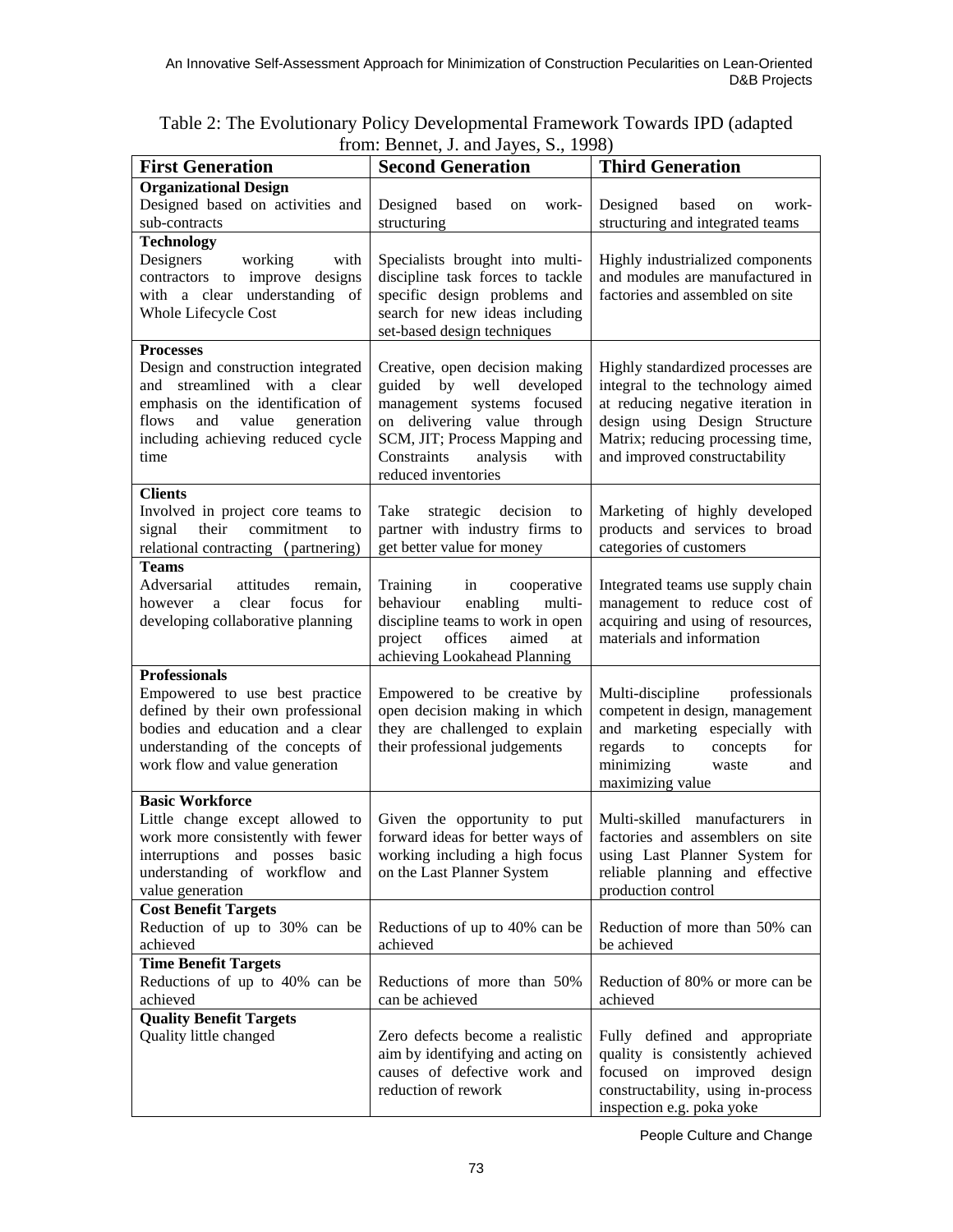The Seven Pillars of Partnering as identified by Bennet and Jayes (1998) are:

- *Strategy* developing the client's objectives; and how consultants, contractors and specialists can meet them on the basis of feedback
- *Membership*-identifying the firms that need to be involved to ensure all necessary skills are developed and available
- *Equity*-ensuring everyone is rewarded for their work on the basis of fair prices and fair profits
- *Integration*-improving the way the firms involved work together by using cooperation and building trust
- *Benchmarks*-setting measured targets that lead to continuous improvements in performance from project to project
- *Project Processes*-establishing standards and procedures that embody best practice based on process engineering
- *Feedback*-capturing lessons from projects and task forces to guide the development of strategy

The approach towards structuring the Lean Excellence Assessment Framework Driver (LEAF-D) based on the Seven Pillars of Partnering is meant to be flexible, such that the organization proceeds to customize the Seven Pillars of Partnering elements to incorporate the fundamentals as initially outlined in this paper towards reducing the 3P's of construction as indicated briefly in Table 3 and Table 4. However, here there is an additional adaptation to signify three different levels of achievement based on level of integration of the elements throughout the project organization. The weightages accorded to each element is currently being evaluated based on practice feedback and analysis. Each organization is required to prepare a document, with clear examples of having undertaken the aspects as pointed out in each element, which will be scored and verified by a team of three assessors and feedback provided, as well. The validation process is based on having the assessment team verifying the assessment outcome and key issues with the core team. The levels are determined by the achievement indicated by the degrees separated by the symbol //. An overall rating will be worked out to place the organization within the broad category of practice, as averaged out. This is meant to provide a progressive evaluation that constitutes the concept of continuous improvement. Hence, this LEAF-D is currently work-in-progress, and is presented here, both as a contribution to knowledge in terms of being an innovative approach to relational contracting, vis-à-vis reduction of the 3P's of construction, and an example of making construction knowledge more explicit (a hindrance to implementation of Lean as argued by Koskela).

Table 3: Operational Project Checklists (adapted from: Bennet, J. and Jayes, S., 1998)

| <b>STRATEGY</b>                                                                    | $\blacksquare$ | $\gamma$ nd   | 3 <sup>rd</sup> |
|------------------------------------------------------------------------------------|----------------|---------------|-----------------|
|                                                                                    | Level          | Level   Level |                 |
| The core team (with the client) has produced//disseminated at all                  |                |               |                 |
| levels//practiced at all levels an agreed mission statement describing the         |                |               |                 |
| challenge or opportunity underlying the project with a high focus on reducing      |                |               |                 |
| the 3p's of production in construction.                                            |                |               |                 |
| The core team has identified//individually verified//incorporated additional       |                |               |                 |
| benefits of all the internal and external stakeholders that influence the client's |                |               |                 |

Proceedings for the  $17<sup>th</sup>$  Annual Conference of the International Group for Lean Construction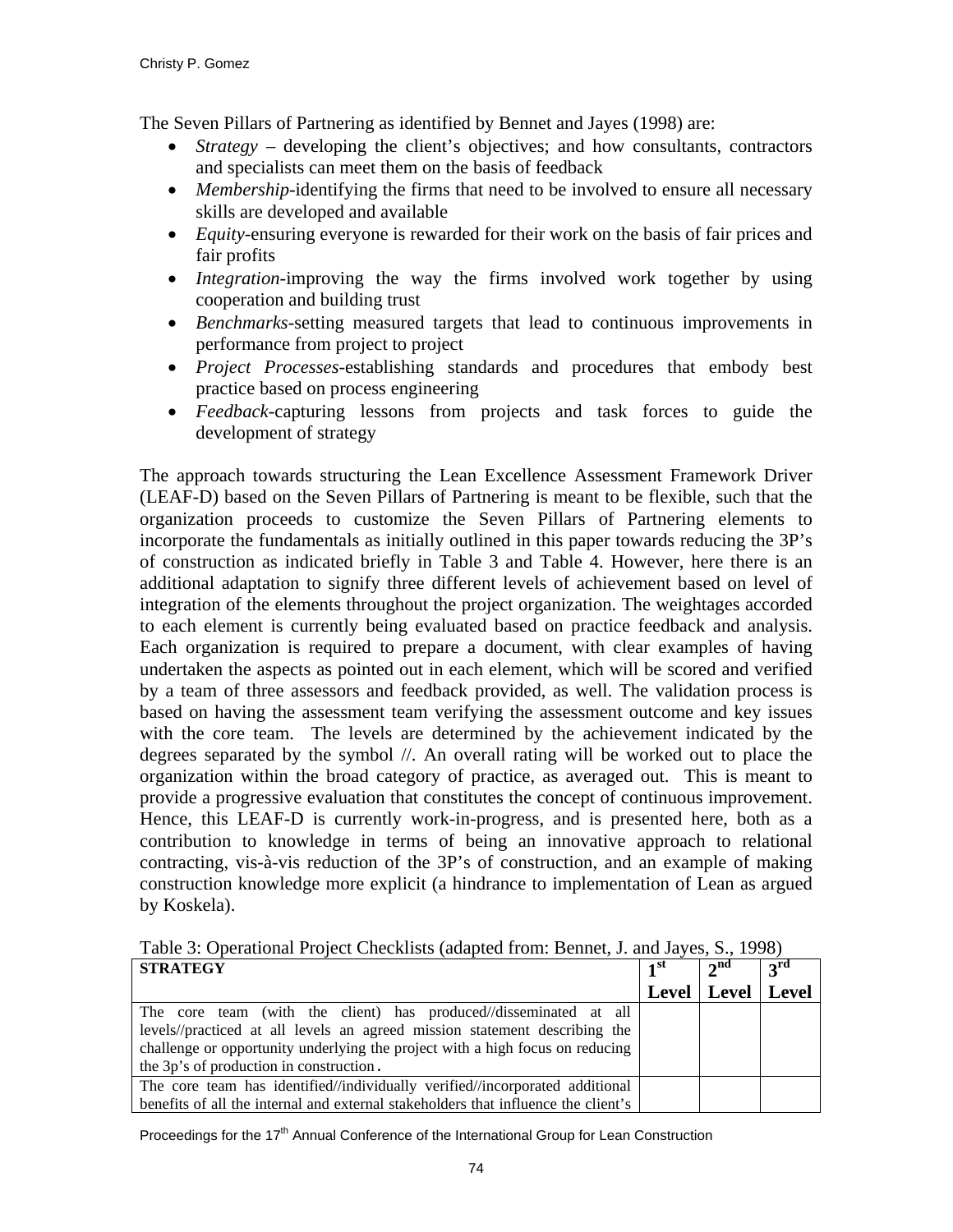| objectives and considered what each could get from the project that is            |  |  |
|-----------------------------------------------------------------------------------|--|--|
| exciting, surprising and goes beyond their expectations.                          |  |  |
| The core team discuss the client's business case openly at a partnering           |  |  |
| workshop//help the client prepare the business case//emplace mechanisms to        |  |  |
| ensure critical elements of business case will be achieved, and carry this out    |  |  |
| early enough for building issues to be taken into account with special attention  |  |  |
| to maximizing value and minimizing waste.                                         |  |  |
| The core team members can describe//can forward alternatives//can identify        |  |  |
| value maximization and waste minimization strategies//regarding the client's      |  |  |
| business case in terms that the client understands and agrees with.               |  |  |
| The core team spend time early in the project identifying risks//identifying      |  |  |
| opportunities//and <i>agreeing</i> how to deal with them.                         |  |  |
| The core team has produced a written Brief which is as detailed as the client's   |  |  |
| objectives will allow//the Brief will develop as key decisions are made//the      |  |  |
| Brief is verified constantly with the client's representative.                    |  |  |
| The final Brief sets out clear and agreed objectives for the core team//the final |  |  |
| Brief has taken into consideration carefully thought-out requirements for the     |  |  |
| building//It identifies potential problems and risks and defines the              |  |  |
| measurements used to evaluate the project's success.                              |  |  |
| The core team members understand the current Brief//including the client's        |  |  |
| criteria for success//the standards and targets that must be met and how          |  |  |
| flexibly they can be interpreted.                                                 |  |  |
| The core team members understand the client's priorities and values//have         |  |  |
| discussed the kind of trade-offs than can be allowed//the core team has           |  |  |
| assessed the risk of changes to the client's objectives and taken this into       |  |  |
| account in its working methods.                                                   |  |  |

# Table 4: Operational Project Checklists (adapted from: Bennet, J. and Jayes, S., 1998)

| <b>MEMBERSHP</b>                                                                   | 1 <sup>st</sup> | $2^{\text{nd}}$ | 3 <sup>rd</sup> |
|------------------------------------------------------------------------------------|-----------------|-----------------|-----------------|
|                                                                                    | Level           | Level           | Level           |
| The necessary skills are available early so all members of the team have every     |                 |                 |                 |
| opportunity to cooperate in making their best possible contribution to the         |                 |                 |                 |
| success of the project//including suppliers //including specialist contractors.    |                 |                 |                 |
| For key aspects of the project, clusters of firms are appointed that have          |                 |                 |                 |
| worked together on earlier projects//as far as possible for most aspects of the    |                 |                 |                 |
| project, clusters of firms are appointed that have worked together on earlier      |                 |                 |                 |
| projects//as far as possible the people involved have worked with the client on    |                 |                 |                 |
| similar projects.                                                                  |                 |                 |                 |
| Team members are competent in their own discipline//and skilled in                 |                 |                 |                 |
| communicating their decisions and judgements//as well as skilled in                |                 |                 |                 |
| communicating their decisions and judgements in terms other disciplines            |                 |                 |                 |
| understand.                                                                        |                 |                 |                 |
| Team members are selected very carefully to match the needs of the project//       |                 |                 |                 |
| especially whether it is intended to deliver routine efficiency//or to encourage   |                 |                 |                 |
| creativity in a search for new answers.                                            |                 |                 |                 |
| Firms select people with flexible attitudes and authorize them to adopt new        |                 |                 |                 |
| ways of working at three distinct levels:                                          |                 |                 |                 |
| Strategic-leaders of the core team who determine the overall vision//<br>$\bullet$ |                 |                 |                 |
| Tactical-designers and managers who define the building and run the<br>$\bullet$   |                 |                 |                 |
| control systems needed to produce it efficiently//                                 |                 |                 |                 |
| <b>Operational-</b> managers responsible for the work of each specialist.          |                 |                 |                 |
| The core team is carefully selected to form a balanced team//that includes         |                 |                 |                 |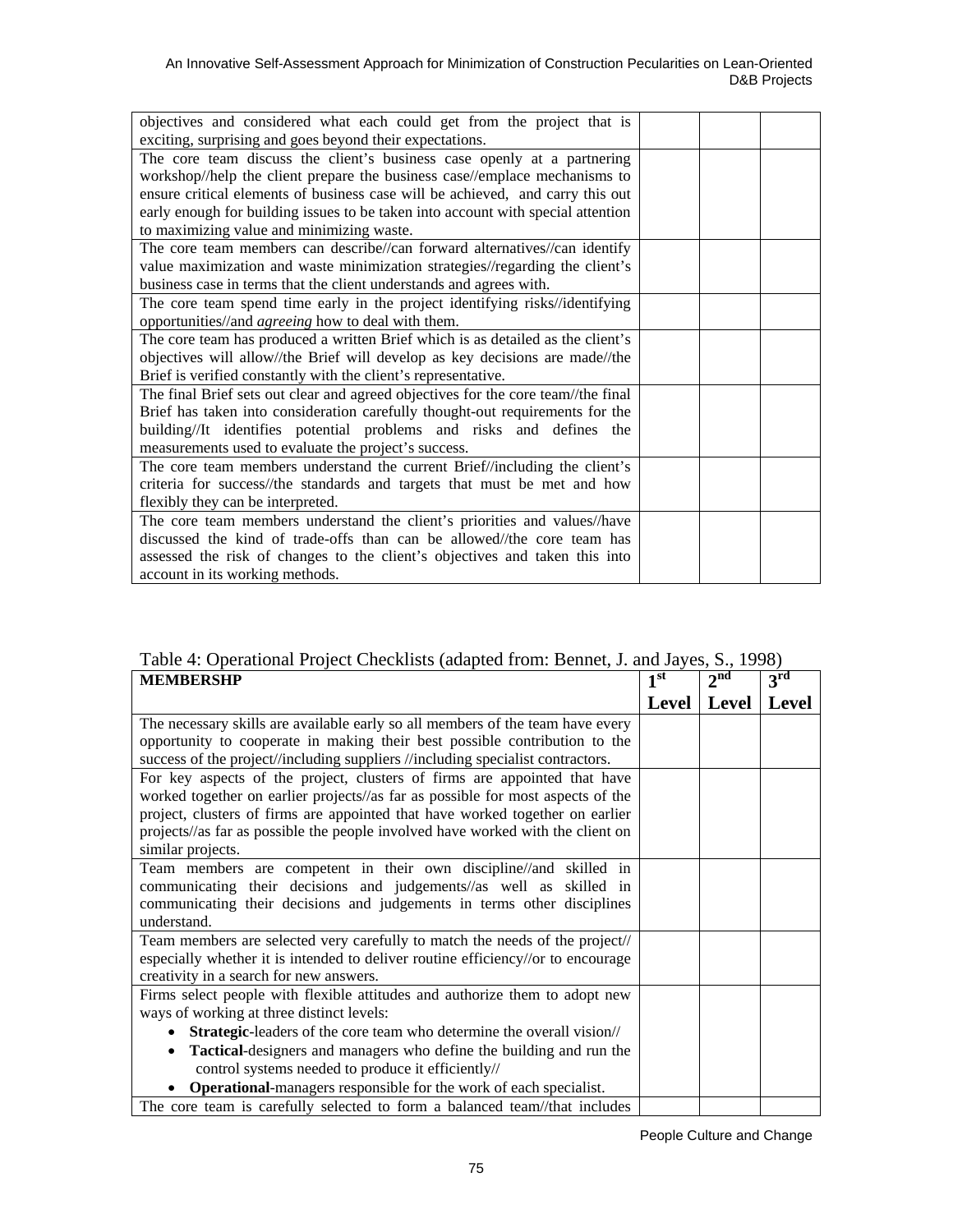| people who between them provide all the characteristics needed for effective    |  |  |
|---------------------------------------------------------------------------------|--|--|
| team working//the core team maintains effective communication assisted by       |  |  |
| integrated web-based communication facilities.                                  |  |  |
| Training is provided for all who need it in communication skills such as        |  |  |
| emphatic listening so people become better at understanding and discussing      |  |  |
| their real feelings about decisions//training is also available for core skills |  |  |
| such as process analysis, work planning//training is also available for problem |  |  |
| solving and performance measurement.                                            |  |  |
| Individuals who develop partnering skills are rewarded by their firms//         |  |  |
| Individuals unable to act cooperatively are replaced//special provision is made |  |  |
| for an unusually talented person                                                |  |  |

The LEAF-D is currently being designed as a simple-to-use web-based tool, entitled Web-Lean Assessment Framework Phase 1 (Web-LEAF1). The assessment will be consistently undertaken by representatives of the various disciplines of the novated design-and-construct (ND&C) organizations on a continuous basis (to stimulate continuous improvement) within certain set time-frames to fit with the project durations, that will only require input of new and updating of existing data based on specific elements as identified under the 3P's.



Figure 1.1 : Screenshot of LEAF-D Main Menu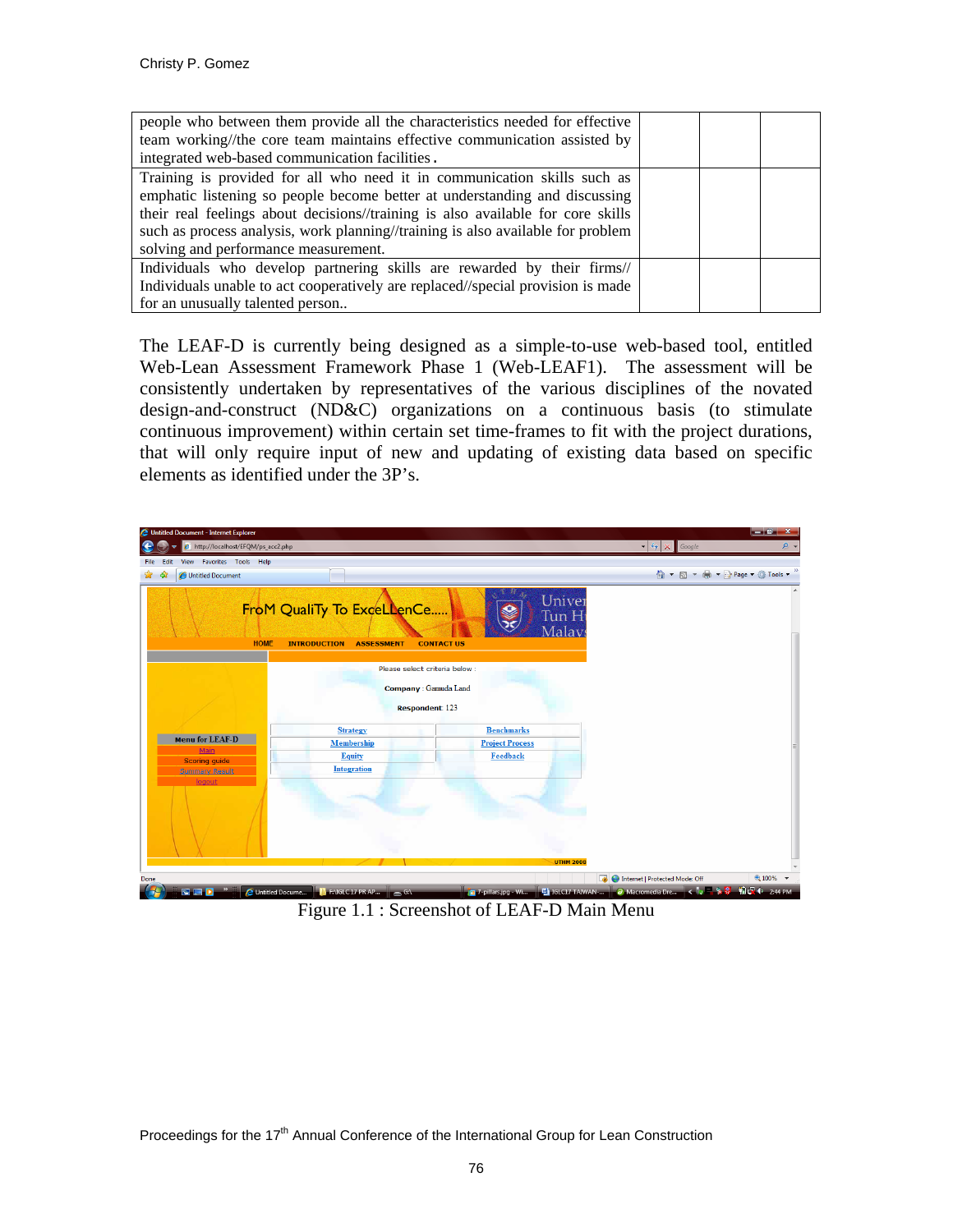An Innovative Self-Assessment Approach for Minimization of Construction Pecularities on Lean-Oriented D&B Projects



Figure 1.2 : Screenshot of Strategy Element

### **CONCLUSION AND DISCUSSION**

It is acknowledged that there is a strong argument against pursuing standardization of construction products, as expressed by Howell and Ballard, 1998. Their understanding is that that even in the manufacturing industry there is the necessity of producing a prototype with the associated and acknowledged expectations of what is a prototype in the sense that it is not meant to be market ready. Additionally, as rightly pointed out by Howell and Ballard (ibid), at this phase there are no serious attempts for standardization. However, it should be noted that at the actual production phase, where value is the primary focus, the manufacturing industry has moved towards standardization. The comparisons to the prototyping phase of manufacturing and construction can be misleading, and distract the focus of the current needs within construction of increasing high expectations on quality of the market-ready finished product, which is a prototype none the less.

Hence, the focus of this paper is that in acknowledging the difficulties associated with delivering a market-ready prototype with the high ideal of perfection, there needs to be a serious attempt not only towards structuring the process (see Tsao et. al.., 2004) and focusing on reliable, collaborative planning but to also provide key drivers towards ensuring that such a high expectation that can be practicably achieved. Within this context, it is relevant to reflect on Howell and Ballard's (1998) statement, "the nature of change that is required for implementing Lean Production as a new way to coordinate action in construction, rests on a new mental model moving away from an activity based view to a system view, and aspects of this model being that of 'specifying value' and to 'stop the line' as the philosophy is to embrace 'uncertainty' and 'complexity'"; and also to keep a tight focus on the *delivery system* for ensuring high quality of the finished product underscored by the notion of waste reduction. Hence, it is argued here, that the